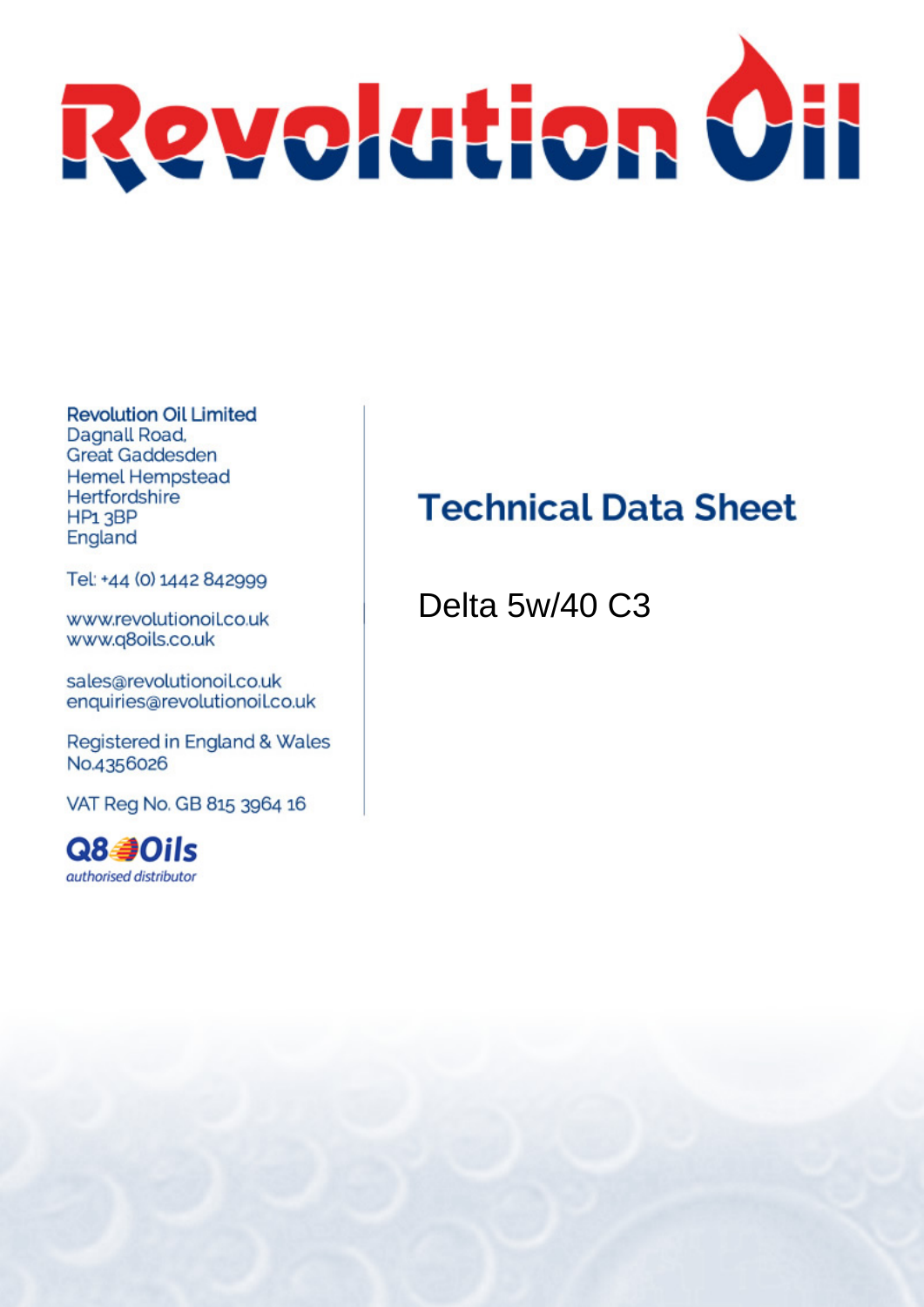

## **Technical Data Sheet**

### Delta 5w/40 C3

Low SAPS Fully Synthetic Engine Oils

#### **Description**

Revolution Delta 5w-40 is a long life, fully synthetic low SAPS SAE 5w-40 passenger car engine oil for normal and extended drain intervals. This oil is suitable for VW, Audi, Seat, Skoda and Ford diesel engines, including those fitted with VW505.01 pumpe Duse (PD) diesel injector systems.

#### **Application**

Revolution Delta 5w-40 an engine oil developed to enable outstanding performance along with full compatibility with on board emissions systems and DPFs. This ensures minimal pollution to the environment.

#### **Performance Level**

- API SCF
- ACEA C3
- MB 229.51&229.31
- BMW LL-04
- VW 502.00/505.01
- Porsche A40
- GM Dexos 2
- Ford WSS-M2C917-A
- B71-2297

#### **Benefits**

- Viscosity remains stable during total service of the oil for optimum engine protection